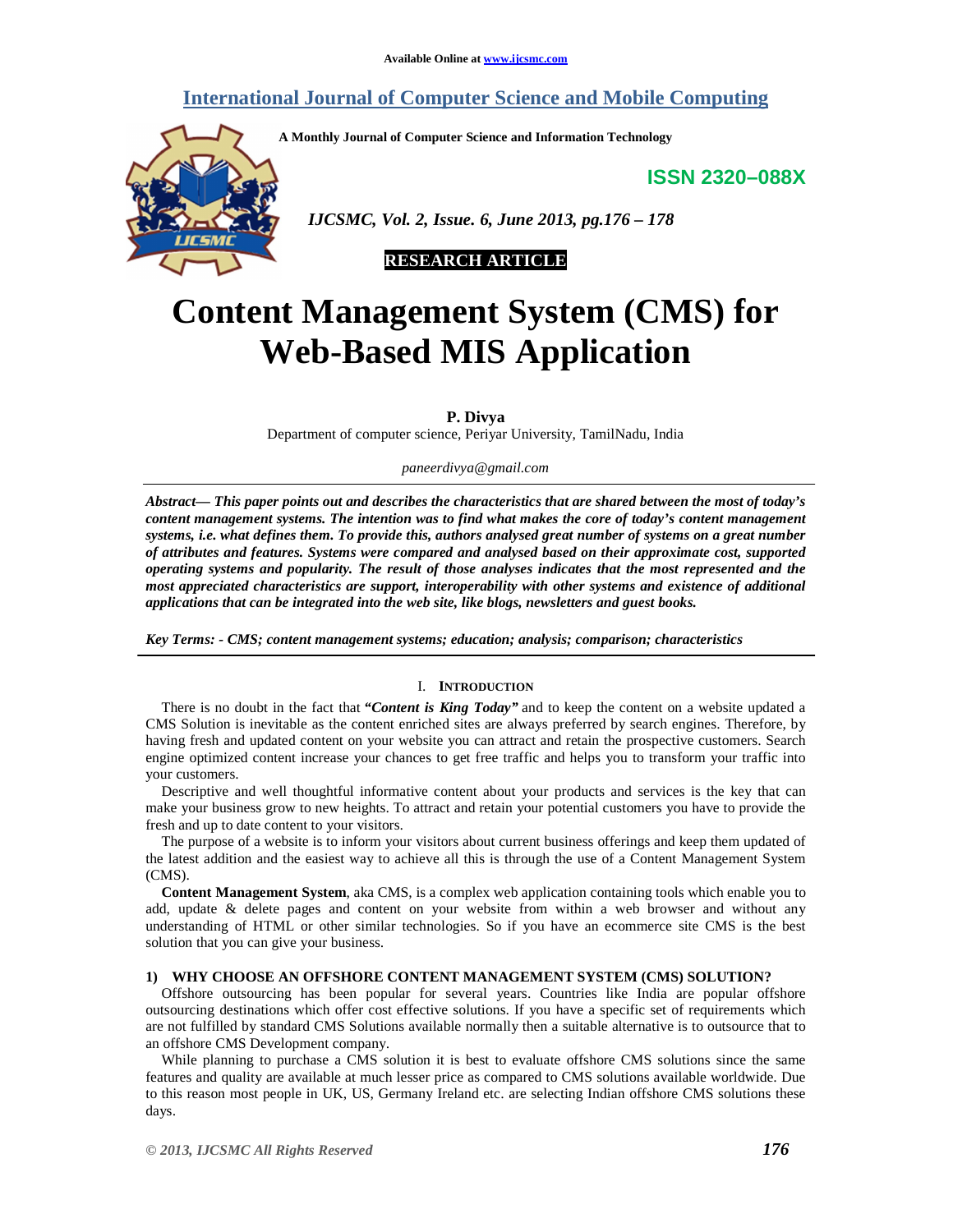An offshore CMS solution from India would empower you to edit the content on your website from within a web browser without knowing any HTML. You can store a numerous data of your website. Multiple authors can post, edit or manage the content at a time with their respective login. You can provide them the limited permissions to forbid them from manipulating others work. You can work anytime from anywhere. You need the internet connection only with any computer you are working with. Just login to your account and you are ready to work.

The CMS are secured with password. Thus it gives you better security to your website content. You can provide your customers or thousands of members of your email list with the newsletters, information on new launches of products or services, periodicals, reports etc in just a single click or you can send these after regular time intervals.

When you are going to get CMS **Software** just make sure that you are getting the user friendly and secured one and it provides all the features you need. This will make your business a more profitable.

#### II. **HOW TO USE?**

A web site's content is a combination of different components like texts, graphics, images, and scripts, embedded files such as flash animations, audio/video streams or downloadable files. All of these may be components of one document (or HTML page in case of a web content management system).

Content management systems (CMS) are computer software systems for organizing, displaying and facilitating collaborative creation of this content.

One principle of many content management systems is, to separate the content from the layout, which makes it easier to preset the same content in different layouts for different media ("cross-media publishing") like web browser and printer. Separating content and layout also enables website designers to concentrate on the presentation, while others attend the content.

This can be achieved by storing the content and the layout in different resources and dynamically merge them together to the final document.

### **FREQUENTLY USED:**

I) CMS facilitate the collaborative creation of websites. People can concentrate on the content while others care for the template to present the content. Also many CMS provide systems to enable users to add or modify content via their web browser

II) CMS make it easier to display the same content in different ways, like a normal view for web browsers and a printer friendly view

III) CMS make it easier to create new documents as one can concentrate on the content and do not have to care about the layout

IV) CMS make it easier to modify the layout of a website as one only has to modify the template at a single source instead of having to modify each single page to reflect the change

V) CMS often can automatically create additional content like menus, sitemaps etc.

VI) CMS often provide methods to find content, for example by providing search functionality on the content.